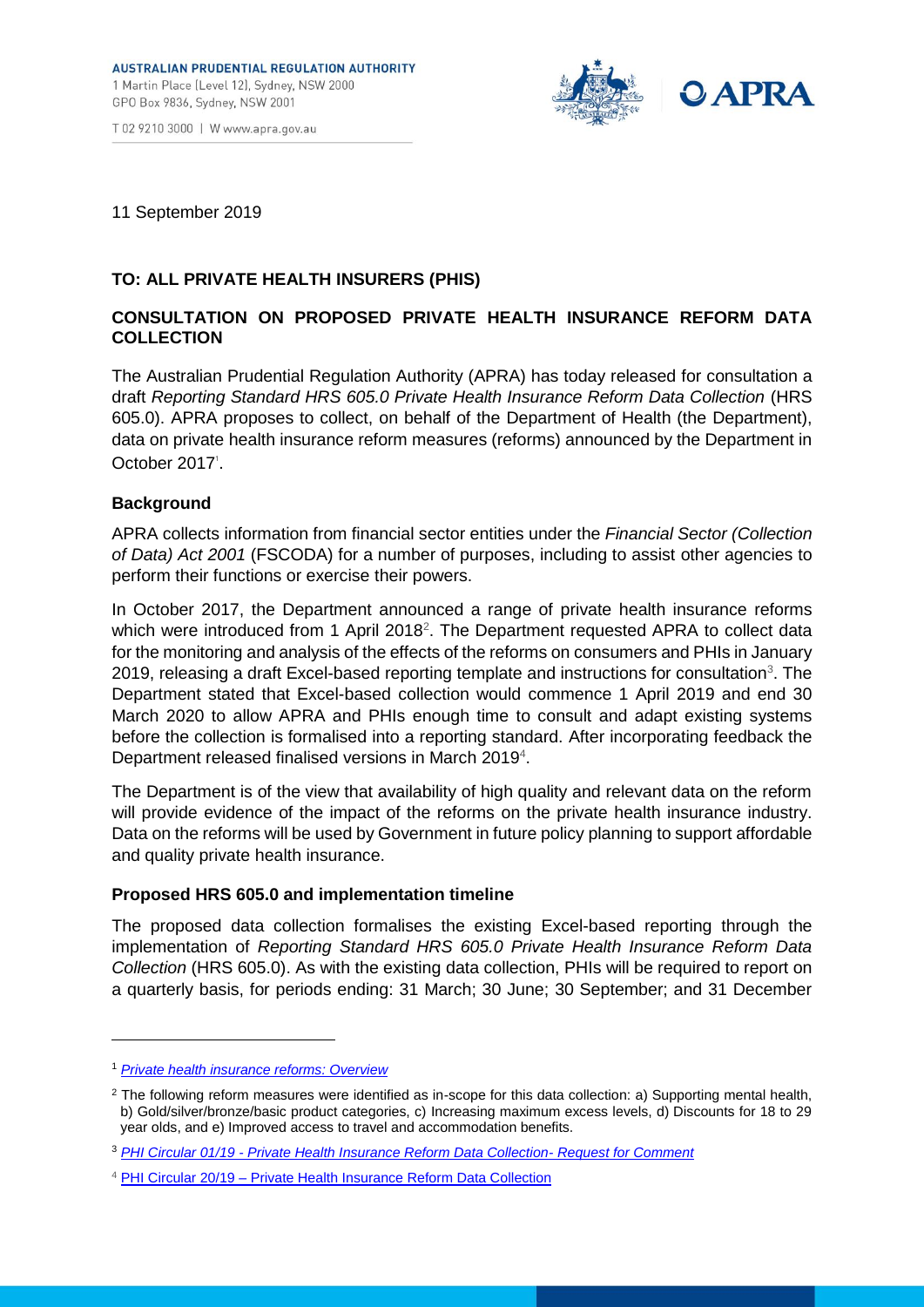and must submit the data to APRA within 28 calendar days after the end of the reporting period.

APRA intends to respond to feedback on this proposal and release a finalised HRS 605.0 in early 2020.

The proposed implementation of HRS 605.0 is expected to coincide with the start of APRA's new data collection solution (DCS), which replaces Direct to APRA (D2A), APRA's current data collection tool. As such APRA intends that entities will submit HRS 605.0 data in the new DCS or an alternative file-based method and expects that PHIs will be able to submit data via manual entry or upload of XBRL<sup>5</sup> or Microsoft Excel files. More information on the DCS is available on the APRA website at: [https://www.apra.gov.au/apra-replacing-d2a.](https://www.apra.gov.au/apra-replacing-d2a)

APRA proposes that the first reporting period for HRS 605.0 will be the quarter ending 30 June 2020 with the first returns due on 28 July 2020. This will allow PHIs sufficient time to adapt their systems and processes for the new DCS or alternative file-based method.

### **Confidentiality and publication of data**

Data collected by APRA under a reporting standard is protected information under section 56 of the *Australian Prudential Regulation Authority Act 1998* (APRA Act). APRA may disclose protected information in certain circumstances, including where APRA has determined the information to be non-confidential under section 57 of the APRA Act. APRA intends to determine HRS 605.0 data to be non-confidential for the purposes of section 56 of the APRA Act and seeks feedback on this proposal.

APRA will provide HRS 605.0 data to the Department to assist its monitoring and analysis of the effects of the reforms on the private health insurance industry. The Department intends to only publish certain data as aggregated industry-level statistics. Publication of industry-level data will contribute to effective discussions of issues related to private health insurance affordability and complexity.

#### **Consultation period and cost-benefit information**

The Department and APRA welcome feedback on the proposals in this letter, including the design of the proposed data collection, instructions included in the draft reporting standard HRS 605.0, the proposed implementation timeline and the treatment of the data as nonconfidential.

In order to perform a cost-benefit analysis the Department and APRA invite feedback from interested parties on the financial impact of the proposed collection. This includes implementation and ongoing costs of reporting under the proposed HRS 605.0, and whether these costs are expected to increase or decrease over time. The Department and APRA also seek specific feedback on any barriers or associated costs to implementing the changes within the proposed timeframes.

Submissions can also indicate whether there are any particular aspects of the proposed data collection that could be improved or removed to reduce compliance costs, or if there are particular data items which are more or less difficult to provide.

-

<sup>5</sup> eXtensible Business Reporting Language